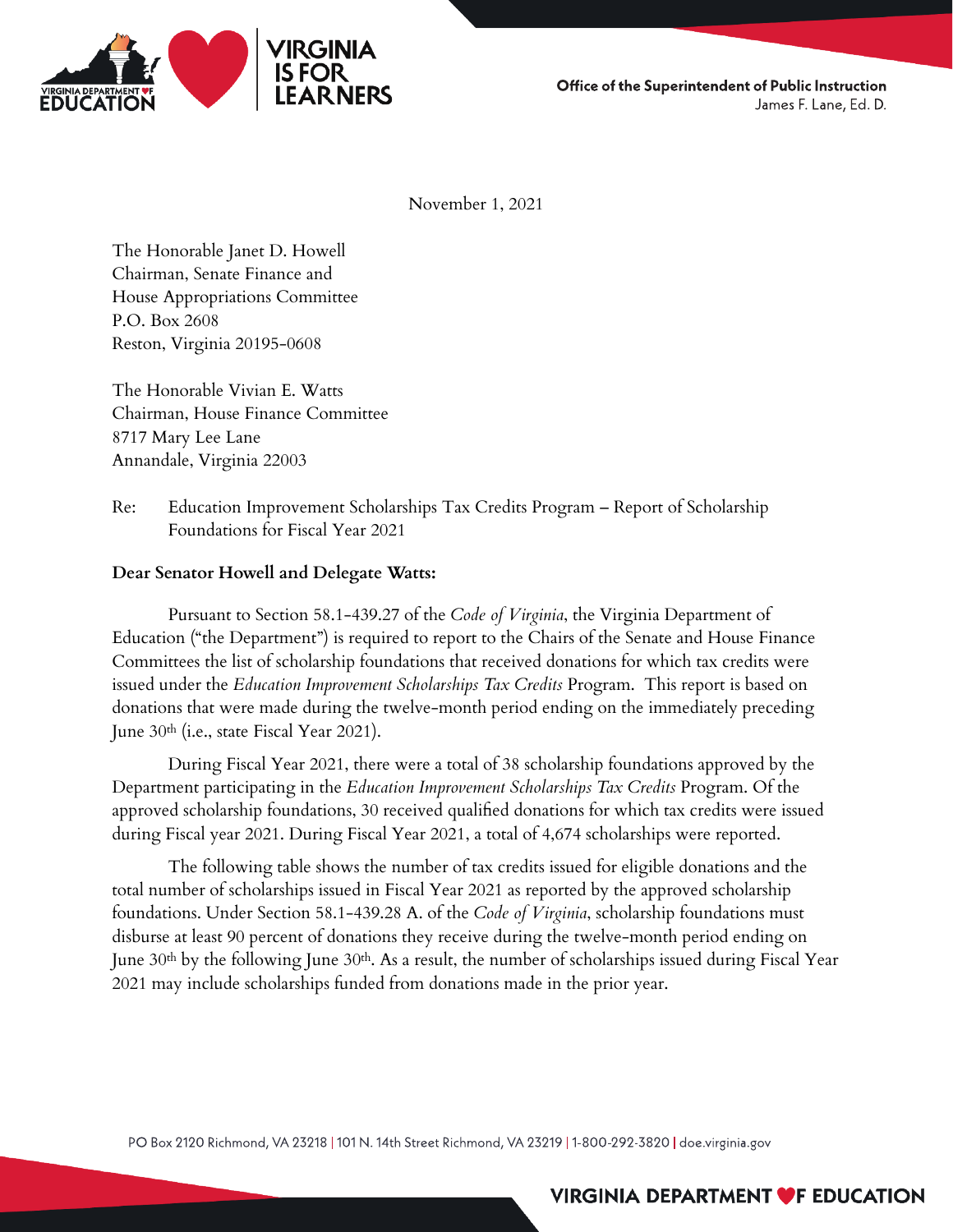The Honorable Janet D. Howell The Honorable Vivian E. Watts November 1, 2021 Page 2

| Name of Approved Scholarship Foundation                   | Tax Credits Issued for<br>Eligible Donations in<br>Fiscal Year 2021 | <b>Total Number of Reported</b><br><b>Education Expenses</b><br>Scholarships Issued in Fiscal<br><b>Year 2021</b> |
|-----------------------------------------------------------|---------------------------------------------------------------------|-------------------------------------------------------------------------------------------------------------------|
| <b>ACSI Children's Tuition Fund</b>                       | \$693,567.50                                                        | 280                                                                                                               |
| Anabaptist Scholarship Foundation of Virginia             | \$323,911.25                                                        | 257                                                                                                               |
| Anna Julia Cooper Scholarship Foundation                  | \$556,119.95                                                        | 137                                                                                                               |
| Atlantic Shores Tuition Foundation                        | \$109,195.63                                                        | 83                                                                                                                |
| Boys Home of Virginia                                     | \$70,305.58                                                         | 19                                                                                                                |
| Carlisle School                                           | \$261,177.66                                                        | 85                                                                                                                |
| Church Hill Activities and Tutoring                       | \$301,139.82                                                        | 40                                                                                                                |
| Compassion Foundation                                     | \$0.00                                                              | $\overline{0}$                                                                                                    |
| Diocese of Arlington Scholarship Foundation,<br>Inc.      | \$1,920,508.47                                                      | 494                                                                                                               |
| Dunlap Garrick Christian Community<br>Foundation          | \$350,075.06                                                        | 80                                                                                                                |
| Elijah House Academy                                      | \$421,048.55                                                        | 104                                                                                                               |
| Fishburne-Hudgins Educational Foundation                  | \$158,555.49                                                        | 25                                                                                                                |
| Fork Union Military Academy Foundation                    | \$307,751.89                                                        | 65                                                                                                                |
| Foundation for Educational & Developmental<br>Opportunity | \$0.00                                                              | $\overline{0}$                                                                                                    |
| Great Aspirations Scholarship Program (GRASP)             | \$0.00                                                              | $\boldsymbol{0}$                                                                                                  |
| Hargrave Foundation                                       | \$65,000.00                                                         | 19                                                                                                                |
| Hampton Roads International Montessori School             | \$0.00                                                              | $\theta$                                                                                                          |
| Jackson-Feild Homes                                       | \$10,075.00                                                         | 5                                                                                                                 |
| Leadership International, A Charitable Trust              | \$31,198.86                                                         | 7                                                                                                                 |
| Liberty Christian Academy, Inc.                           | \$145,317.87                                                        | 71                                                                                                                |
| Lunenburg-Nottoway Educational Foundation                 | \$44,984.75                                                         | 20                                                                                                                |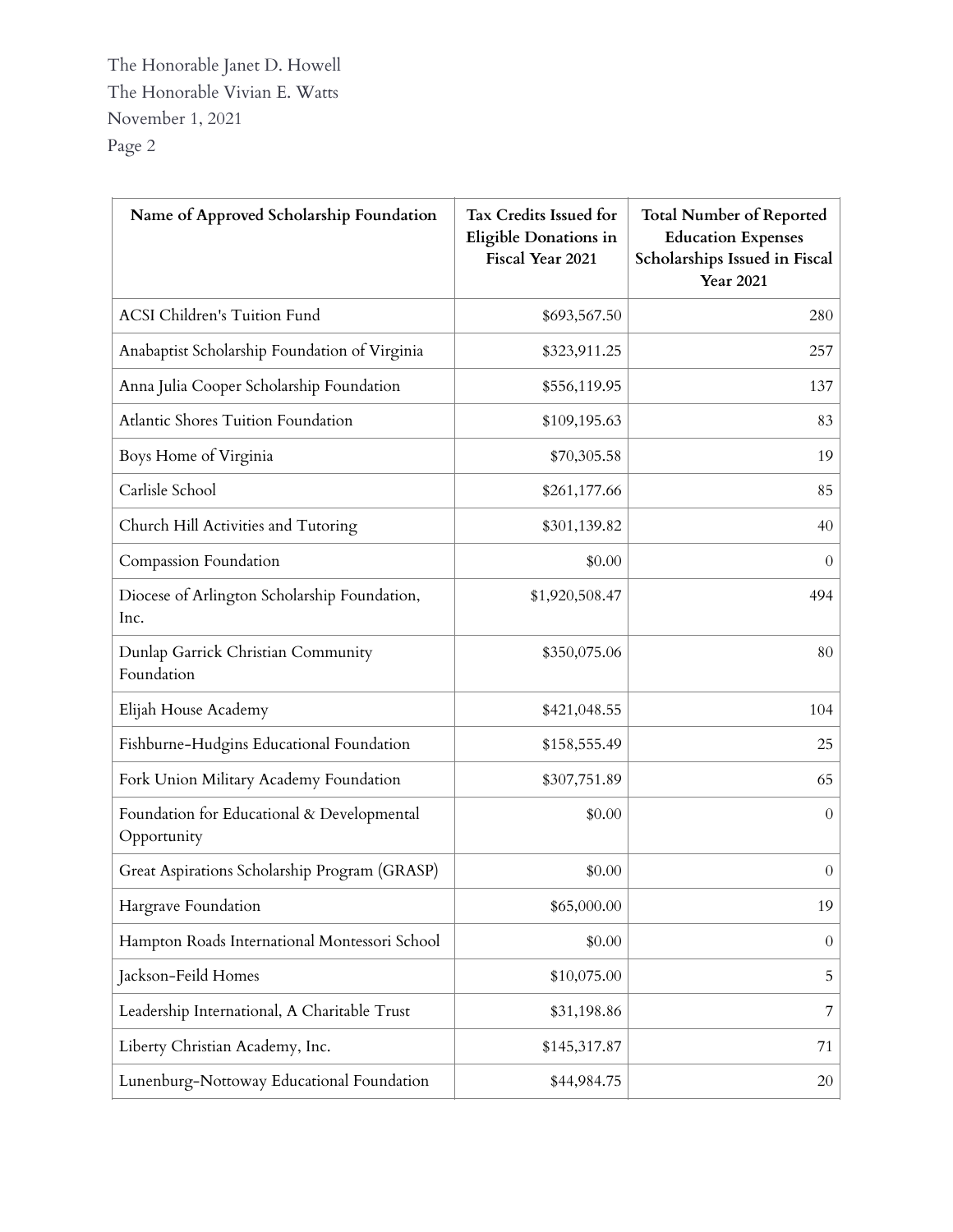The Honorable Janet D. Howell The Honorable Vivian E. Watts November 1, 2021 Page 3

| McMahon-Parater Foundation for Education            | \$3,158,626.43                                                      | 1210                                                                                                              |
|-----------------------------------------------------|---------------------------------------------------------------------|-------------------------------------------------------------------------------------------------------------------|
| Nansemond-Suffolk Academy Educational<br>Foundation | \$163,345.00                                                        | 49                                                                                                                |
| New Covenant Schools Scholarship Foundation         | \$274,617.78                                                        | 57                                                                                                                |
| Norfolk Collegiate Educational Foundation           | \$0.00                                                              | $\overline{0}$                                                                                                    |
| North Cross School                                  | \$198,122.17                                                        | 50                                                                                                                |
| Park Place School                                   | \$174,123.30                                                        | 77                                                                                                                |
| Potomac Conference Education Fund                   | \$390,172.90                                                        | 231                                                                                                               |
| <b>RENEWANATION</b>                                 | \$1,090,204.75                                                      | 726                                                                                                               |
| Richmond Jewish Foundation                          | \$238,343.60                                                        | 76                                                                                                                |
| Southside Community Development & Housing<br>Corp.  | \$0.00                                                              | $\theta$                                                                                                          |
| St. Andrew's School                                 | \$185,900.00                                                        | 69                                                                                                                |
| Step Up for Virginia's Kids                         | \$0.00                                                              | $\overline{0}$                                                                                                    |
| Name of Approved Scholarship Foundation             | Tax Credits Issued for<br>Eligible Donations in<br>Fiscal Year 2021 | <b>Total Number of Reported</b><br><b>Education Expenses</b><br>Scholarships Issued in Fiscal<br><b>Year 2021</b> |
| The Community Foundation of H/R                     | \$442,655.13                                                        | 167                                                                                                               |
|                                                     |                                                                     |                                                                                                                   |
| The Community Foundation of the RRR                 | \$105,318.30                                                        | 34                                                                                                                |
| The Rural Education Foundation                      | \$0.00                                                              | 19                                                                                                                |
| Tidewater Jewish Foundation, Inc.                   | \$293,980.74                                                        | 80                                                                                                                |
| Virginia Foundation for LD Students                 | \$397,422.99                                                        | 38                                                                                                                |